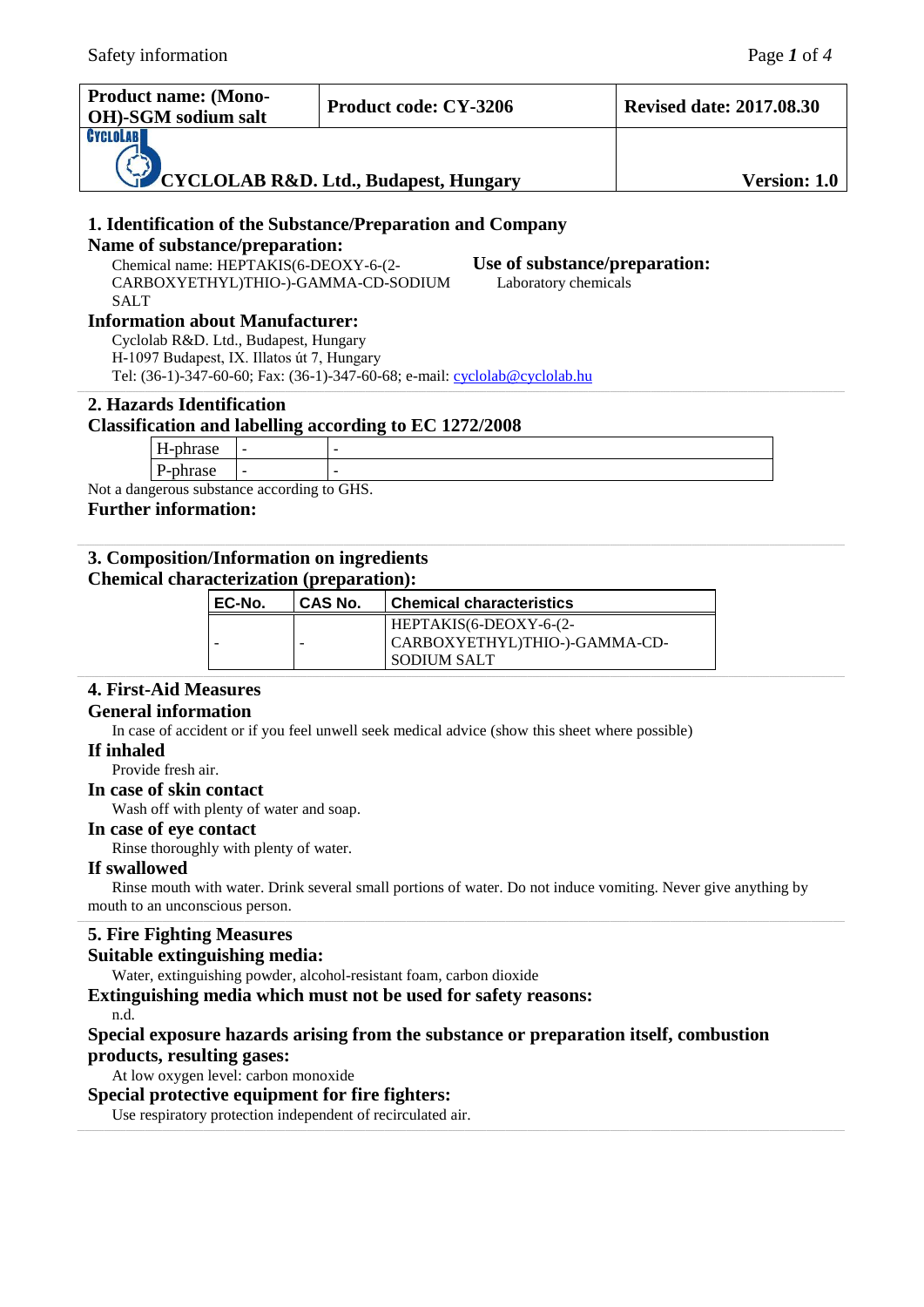| <b>Product name: (Mono-</b><br><b>OH</b> )-SGM sodium salt | <b>Product code: CY-3206</b> | <b>Revised date: 2017.08.30</b> |
|------------------------------------------------------------|------------------------------|---------------------------------|
| CYCLOLABI<br>CYCLOLAB R&D. Ltd., Budapest, Hungary         |                              | <b>Version: 1.0</b>             |

# **6. Accidental Release Measures**

#### **Personal precautions:**

Wear personal protection equipment. Avoid dust formation. Do not breathe dust.

#### **Environmental precautions:**

Cover any spilled material in accordance with regulations to prevent dispersal by wind. Observe local/state/federal regulations.

#### **Methods for cleaning up:**

Take up mechanically and dispose of according to local/state/federal regulations. Avoid formation of dust and dust deposition. Dispose of cleansing water in accordance with local/state/federal regulations.

# **7. Handling and Storage**

# **Handling**

Precaution for safe handling: Avoid dust formation.

**Precautions against fire and explosion:** Observe the general rules for fire prevention. Avoid dust deposit, remove dust regularly. Take precautionary measures against electrostatic charging. Take precautionary measures against dust explosion.

#### **Storage**

**Conditions for storage rooms and vessels:** Observe precautionary measures against dust explosion.

**Advice for storage of incompatible materials:** none known

**Further information for storage:** Store in cool place. Keep container tightly closed. Protect from direct light. Store in dry and well-ventilated place.

## **8. Exposure Control and Personal Protection Equipment**

**Exposure limits**

n.d.

#### **Exposure limited and controlled**

#### **Exposure in the workplace limited and controlled:**

**General protection and hygiene measures:** Observe standard industrial hygiene practices for the handling of chemical substances.

**Personal protection equipment**:

*Respiratory protection*: In case of dust formation: fine dust mask without protection rating.

*Hand protection*: rubber gloves

*Eye protection*: tight fitting protective goggles

**Exposure to the environment limited and controlled:**

Prevent material from entering surface waters and soil

## **Further information for system design and engineering measures**

Observe information in section 7.

# **9. Physical and Chemical Properties**

#### **General information**

| <b>Physical state/form</b> | solid - powder |
|----------------------------|----------------|
| <b>Colour</b>              | white          |
| Odour                      | n.d.           |

## **Important information about the protection of health, safety, and the environment**

| <b>Melting point/range</b>         | n.d. |
|------------------------------------|------|
| <b>Flash point</b>                 | n.d. |
| <b>Ignition temperature</b>        | n.d. |
| <b>Auto-ignition temperature</b>   | n.d. |
| <b>Oxidizing properties</b>        | n.d. |
| Lower explosion limit (LEL)        | n.d. |
| <b>Upper explosion limit (UEL)</b> | n.d. |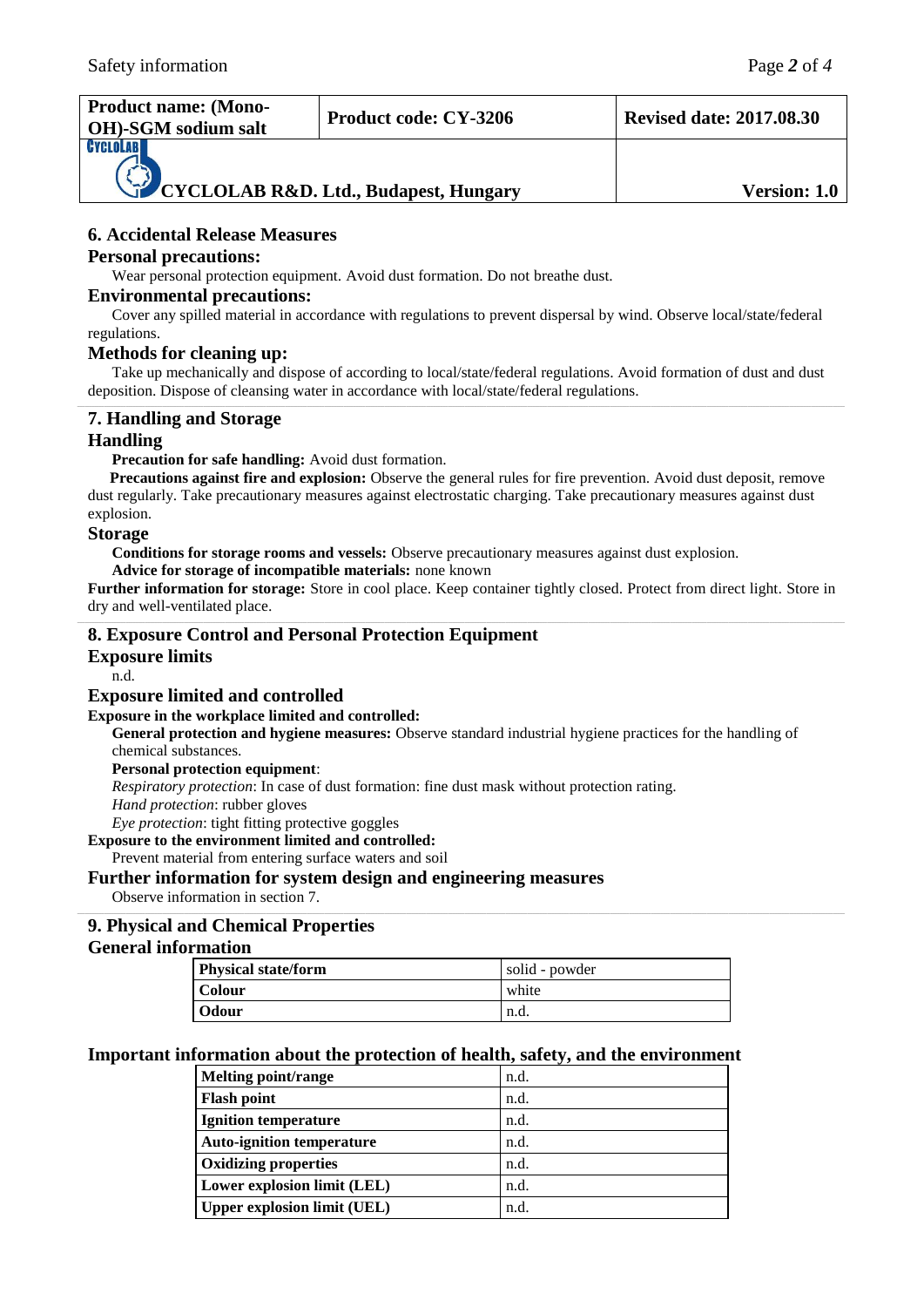| <b>Product name: (Mono-</b><br><b>OH</b> )-SGM sodium salt | <b>Product code: CY-3206</b> | <b>Revised date: 2017.08.30</b> |
|------------------------------------------------------------|------------------------------|---------------------------------|
| <b>GYGLOLAB</b><br>CYCLOLAB R&D. Ltd., Budapest, Hungary   |                              | <b>Version: 1.0</b>             |

| <b>Bulk density</b>            | n.d.          |
|--------------------------------|---------------|
| Water solubility / miscibility | only in water |
| pH- value                      | n.d.          |

# **Other information**

See Product Information Sheet.

# **10. Stability and Reactivity**

### **General information:**

If stored and handled in accordance with standard industrial practices no hazardous reactions are known.

#### **Conditions to avoid:**

none known

### **Materials to avoid:**

Decomposes in strongly acidic and basic solutions

### **Hazardous decomposition products:**

none known

## **11. Toxicological Information**

#### **General information:**

According to our present state of knowledge no damaging effect expected when treated in accordance with standard industrial practices and local regulations where applicable.

#### **Toxicological tests:**

**Acute toxicity (LD50/LC50-values relevant to classification):** n.d. **Primary irritation:** n.d. **Sensitization:** n.d. **Substance to chronic toxicity:** n.d. **Reference points for mutagenic potential:** n.d. **Experience with man:** n.d. **12. Ecological Information**

**Ecotoxicity** n.d. **Mobility** n.d. **Persistence and degradability Biodegradation / further information:** n.d. **Bio-accumulation potential** n.d. **Additional information**

Prevent material from entering surface waters and soil. Only introduce into water purification plants in diluted state. No environmental problems expected if handled and treated in accordance with standard industrial practices and local regulations where applicable

# **13. Disposal Considerations Material**

**Recommendation:**  Observe local/state/federal regulations.

# **Uncleaned packaging**

**Recommendation:** 

Completely discharge containers (no powder rest, scraped carefully). Containers may be recycled or re-used.